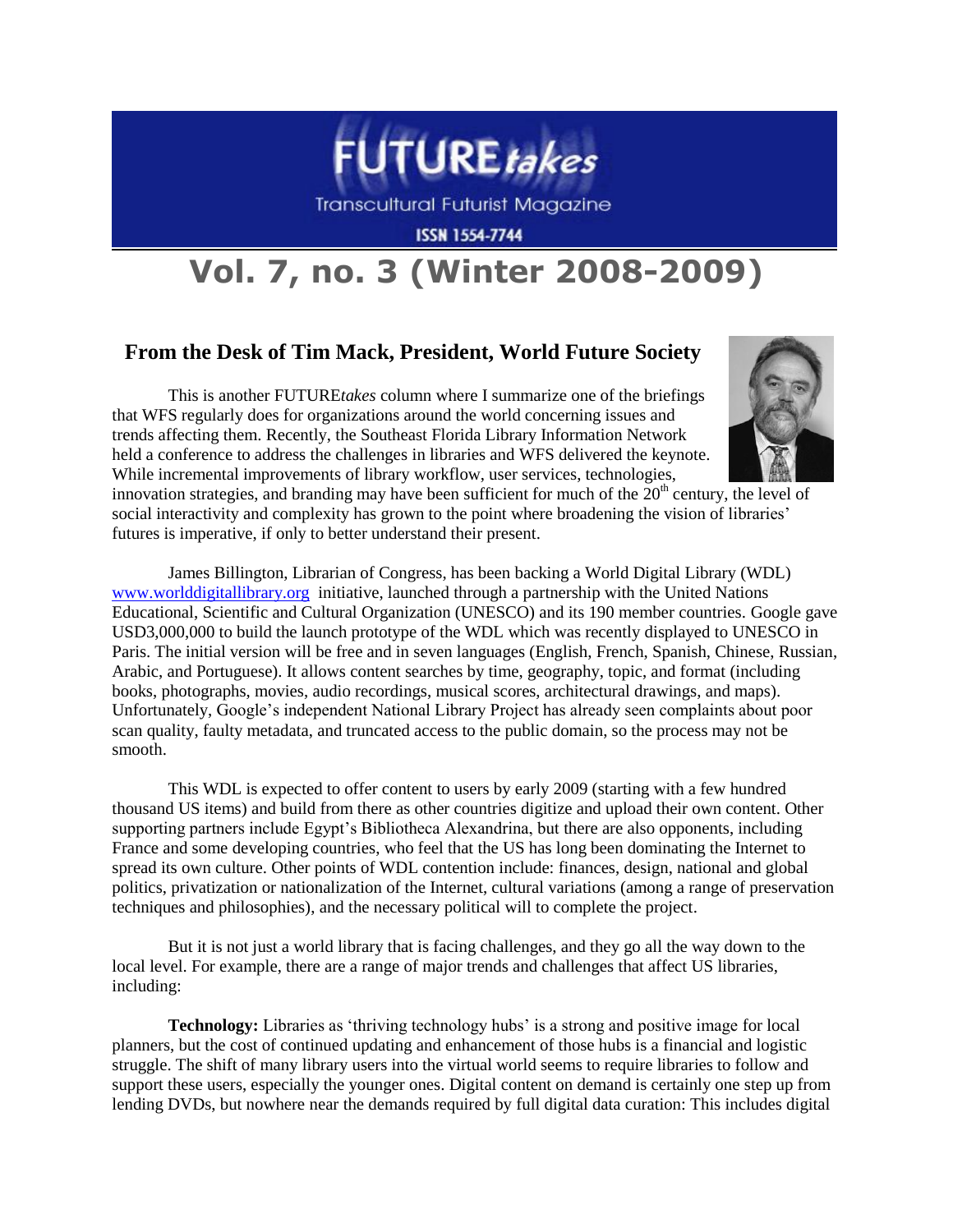preservation, metadata creation, and data validation of a constantly expanding digital universe. And many cataloguing issues are still matters of intense discussion, such as the comparability of semantic and ontological definitions of data sets.

One critical question is, how wide a range of services can libraries afford to deliver to users on Mobile Devices? Offering free WiFi use in library space is only a first step. Librarians in Second Life, e.g. Info Island and a virtual reference desk approach, would be a more aggressive approach, but the real question is the role of video conferencing and other tools in creating intellectual community centers. This would include using library webcasting for job interviews, translation, training, community news and so on, with Web 2.0 tools such as: blogs, wiki, instant messaging, RSS, social networks, screencasting, podcasting, gaming, photo sharing, streaming media, and mashups (combining and remixing services into new combinations). However, the excesses of technolust are always a challenge when seen against the "sanctuary" concept of the library, where technology is merely enabling. Accordingly, how will the open culture of social networking software and personalization interface with library traditions on ethics and privacy?

**Engineering:** Thousands of libraries in the US and elsewhere, have reached, or are nearing, their maximum physical capacity. Digital collections take up little space and are less expensive to assemble and maintain. While the growth of the virtual library can offset this limitation, the in-house ability to add computers, electrical outlets, cabling etc. are also reaching a ceiling on continued growth in many places – tied with the costs of broadband, software and hardware upgrades. Multitasking ease is also becoming important in physical design – the laptop culture needing unassigned and flexible space (well lit and inviting) designed around human versus technological needs, i.e. creative space – different types for different types of people – mixing work and socializing for collaboration, etc. This means quiet space as well as social spaces e.g., variety spaces (group effort and individual work, as appropriate, while keeping resources close at hand).

**Culture:** Reading is becoming a cultural issue. Significant segments of potential library users now see reading as a diminishing 20<sup>th</sup> Century pastime. According to the National Education Association, under 15% of the US population read more than 20 books annually (and over 65% read less than 10) – but if magazines and Web site reading is included, over 65% read five or more hours weekly (and over 30% more than 11 hours weekly). E-books have been slow to gain ground, but that the technology is not close to maturity… Sony Reader Digital Books are not yet comfortable to use, but the upload capability is growing. Amazon Kindle is an improvement, BUT dedicated content is still too limited… However, digital technology is part of the on-demand revolution, and instant gratification is a formidable force changing the way we consume media. The Google-driven decline of visitors to the reference desk has led to remote sites for academic libraries, i.e. going to where work is being done. "Showing up" consumes resources, effort and money, i.e. "the economics of presence" concept. The Second Life version of the Newseum in Washington DC includes flying between exhibits. But digital library advocates also ignore the perseverance of the communal experience (why people still go to football games in person) which may lead to the end of traditional library restrictions [no talking, food, drinks, cell phones] to empower library-based social networks.

**Economics:** The need for increased public support to underwrite the increased public service role of libraries remains a critical challenge – one of public education and benefits documentation. One of the community benefits received from libraries can be seen as economic development services, i.e. job services. Three quarters of US employers accept on-line applications and a significant number accept only on-line, but only 20% of public libraries report adequate computer equipment and connection services. This has to change. The challenges of budget and space limitation continue to hamper library growth but that has not hindered advocates for cloned Barnes and Noble and Borders services – allowing talking, coffee, cell phones and easy chairs among lots of books. The goal of building a reputation for good